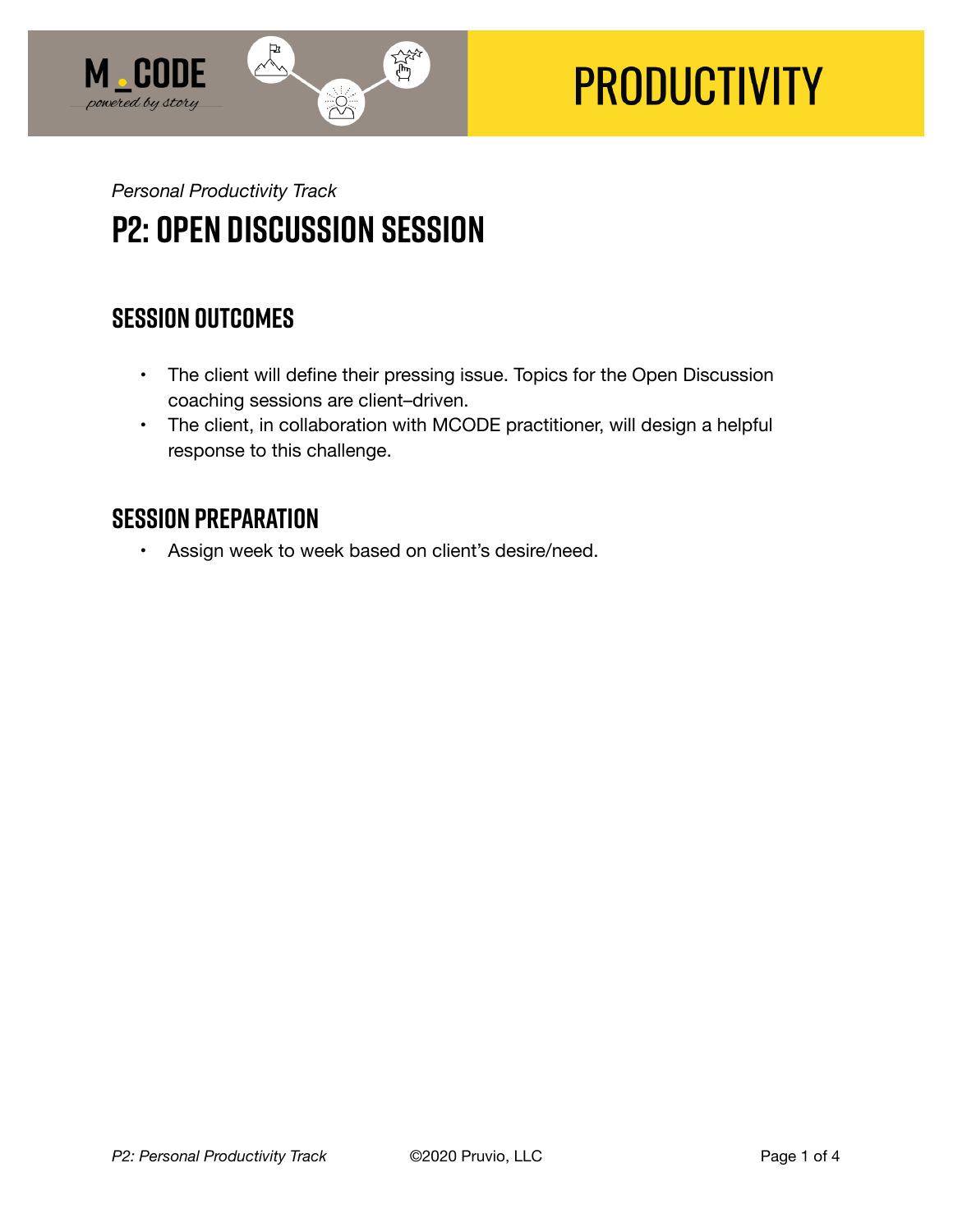## **Communication**

One week ahead of the appointment send an email message similar to this to your client:

*Greetings \_\_\_\_\_\_\_\_,* 

*I'm looking forward to connecting again with you in our upcoming coaching session. Our next coaching session is scheduled on \_\_\_\_\_\_ at \_\_\_\_\_\_ [via Zoom (the link is here) or face to face at (address).* 

*In our last session together we explored \_\_\_\_\_\_\_, and in response you committed to \_\_\_\_\_\_\_\_. We'll begin our next session – before diving into our main topic – with you sharing some of how this commitment is playing out. I look forward to hearing of your progress and any questions you have or challenges you've faced.* 

*Our focus for the upcoming session will be "Open Discussion" around an issue that presents a pressing concern for you.* 

*To gain the most from the next session also suggest you work through the following preparations:* 

*Review any notes you took from our past sessions.* 

*Review your "trigger–process–outcome" motivational flow. This is going to be a key we will return to again and again in the weeks ahead.* 

*Identify ONE present challenge that inhibits you and express the essence of that challenge in 5 sentences.* 

*I look forward to our time together.* 

*Sincerely,* 

*\_\_\_\_\_\_\_\_\_\_\_\_\_\_\_\_\_\_\_\_\_\_\_\_\_\_ Certified MCODE Practitioner*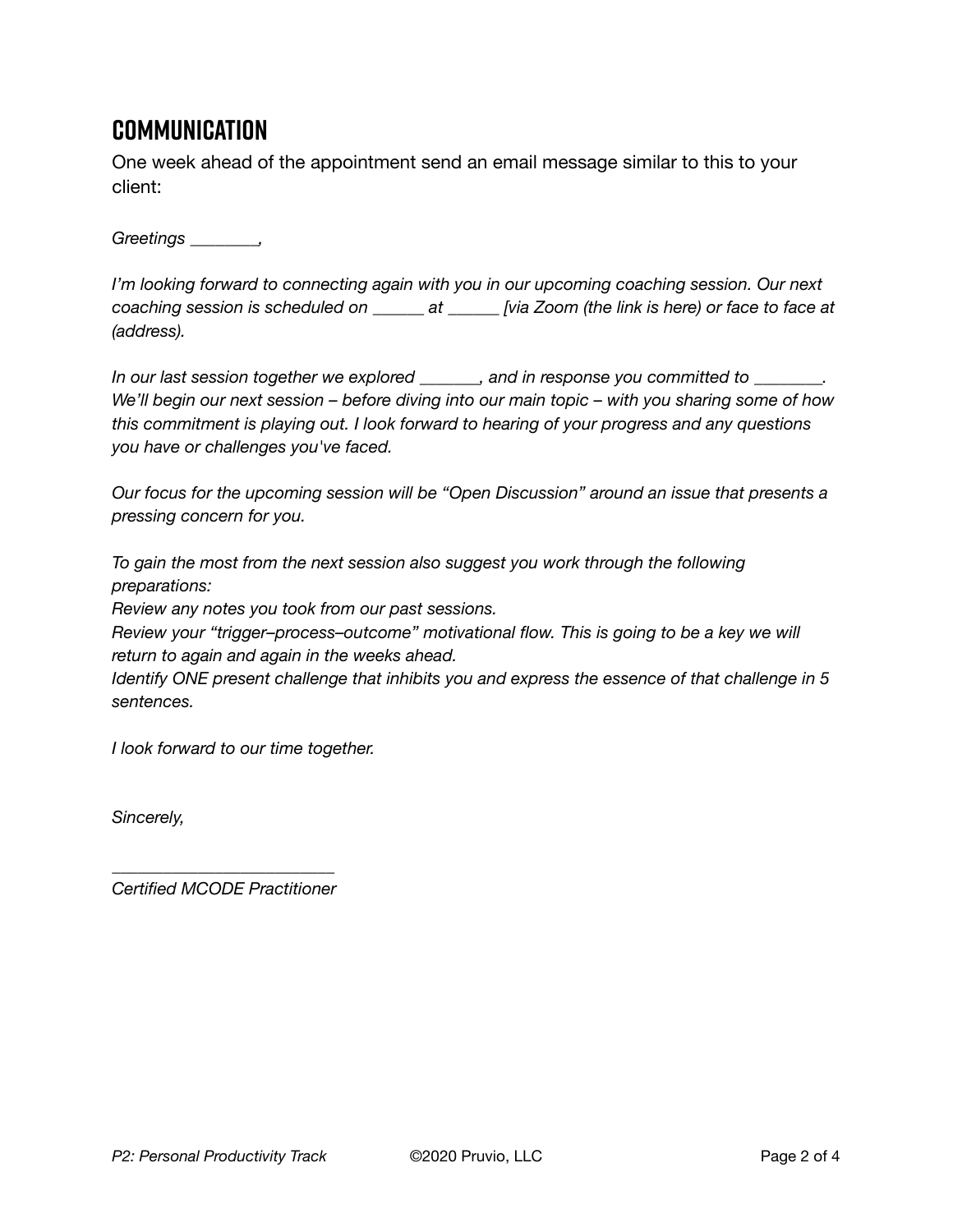## **SESSION OUTLINE**

#### **Meet + Greet [3 minutes]:**

*Practitioner Note: Come with something personal to share with your client (no more than 30 seconds of this 3 minute block). Then ask them to share, and follow up with at least one probing question.* 

#### **Transition / Accountability [2 minutes]:** "Our last session together wrapped up \_, and we discussed \_\_\_\_\_\_\_\_\_\_. In response you committed to . How is this commitment playing out?" [Client responds].

*Practitioner Note: For each coaching session – whether it is a scripted format or an open discussion format – keep the F.L.O.W. coaching model front and center in your mind. Make running notes through the session and keep track of where you are in the model and particularly when you transition from one segment to another. Make note of specifically where in the F.L.O.W. pattern you are seeing the energy and the "aha" moments. These will be key insights when you guide the client to potential action items at the the "W.ork It" segment of the F.L.O.W. model. Also, keep close tabs on the clock. It's the coach's responsibility to strike the healthy balance between following the improvisation of the session WITHIN the bounds of time and topic. This takes practice, and watching the clock is vital.*

**Transition / Preview [1 Minute]:** Today we are moving into an open discussion, and in a moment I'm going to ask you to share an issue you'd like to tackle.

#### **Consultative Coaching Conversation and F.L.O.W. Response [45 minutes]:**

*Practitioner Note: In this section you will guide your client through the F.L.O.W. (F.ind Out, L.earn About, O.wn, W.ork It) process to surface one pressing challenge. Your goal is to help surface the client's F.L.O.W. (F.ind Out, L.earn About, O.wn It, W.ork It) for this challenge.*

**F.ind Out:** What current challenge is inhibiting you?

**L.earn About:** "Consider your achievement stories and the motivation flow embedded in them. How might recalling your recurring pattern of trigger–process–outcome" help you design a helpful response?

**O.wn:** "Is there a 'shadow side' tendency in your motivation flow that sheds light on why you are struggling to meet this responsibility with excellence? In light of this, articulate a need for personal growth?

**W.ork it:** "Given what you have learned about your motivation flow and your shadow side tendencies, what one or two adjustments could you make and/or what skill could you develop to upgrade your productivity in this sphere? Is this your commitment?"